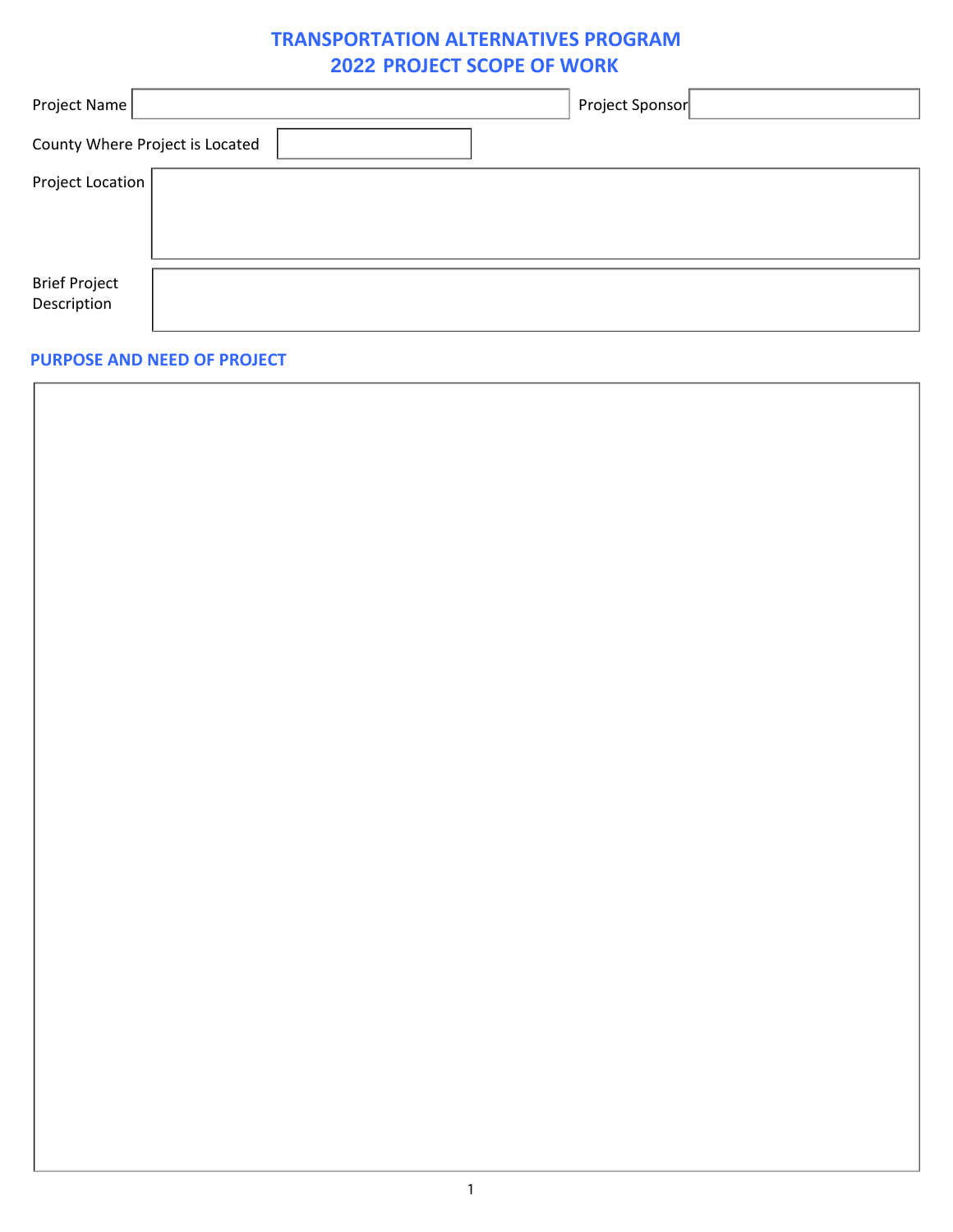## **SEGMENTS**

If along local streets or highways, describe where the project is located. Include side of the street, starting and ending intersections, and which intersection quadrants will be affected.

If along a state highway:

| Highway | <b>Beginning MRM</b> | <b>Ending MRM</b> | Length | County |
|---------|----------------------|-------------------|--------|--------|
|         |                      |                   |        |        |
|         |                      |                   |        |        |



## **OVERALL PROJECT NEEDS**

| Type | Description |
|------|-------------|
|      |             |
|      |             |
|      |             |

## **ENVIRONMENTAL NEEDS**

| Type | Description |
|------|-------------|
|      |             |
|      |             |
|      |             |

This project should be eligible for categorical exclusion. If checked, explain below.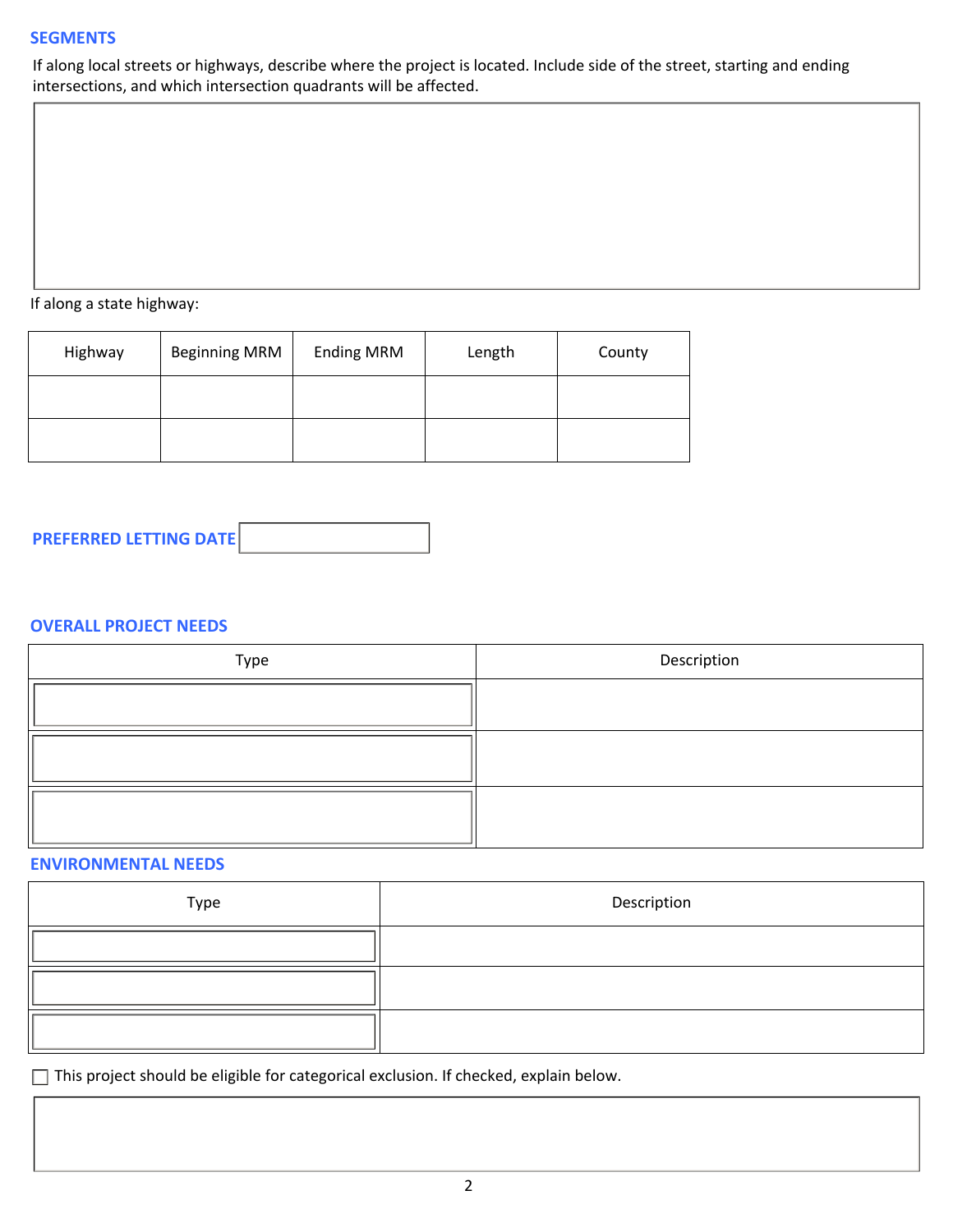# **UTILITIES WITHIN THE PROJECT CORRIDOR**

| Type           | Facility | Company |
|----------------|----------|---------|
|                |          |         |
|                |          |         |
|                |          |         |
|                |          |         |
| $\blacksquare$ |          |         |

Utility notification required. If checked, explain below. Include details on utility work, if needed.

□ Subsurface Utility Engineering (SUE) required. If checked, explain below.

# **AGREEMENT/RESOLUTION NEEDS and/or other Agency Coordination**

| <b>Organization Type</b> | Name | Need Type | Description |
|--------------------------|------|-----------|-------------|
|                          |      |           |             |
|                          |      |           |             |
|                          |      |           |             |
|                          |      |           |             |
|                          |      |           |             |

Describe in more detail, if needed, below.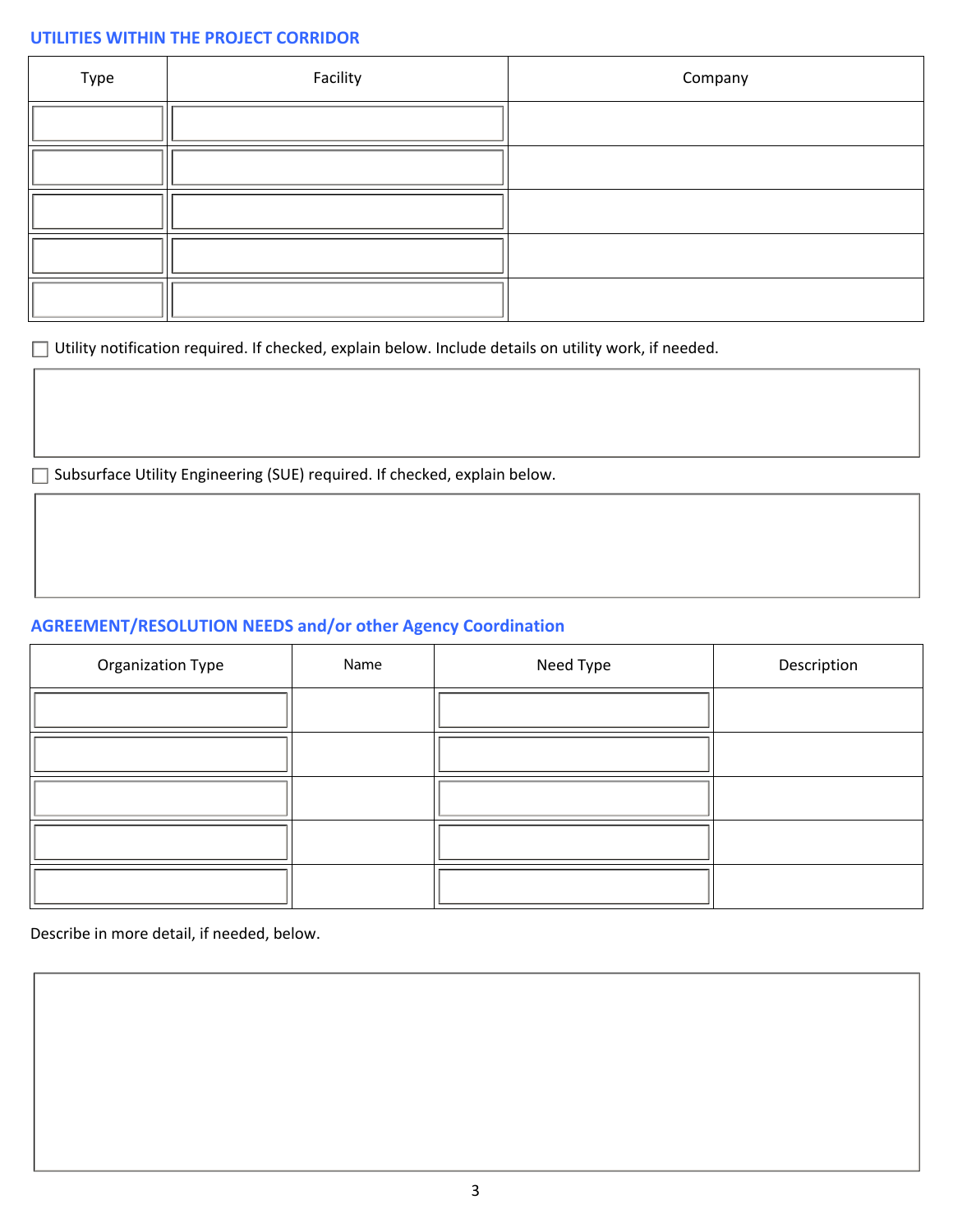| Type | Description |
|------|-------------|
|      |             |
|      |             |
|      |             |

#### **CONSTRUCTABILITY NEEDS**

Describe traffic control needed, timing considerations and other issues affecting the constructability of the project

| Type | Description |
|------|-------------|
|      |             |
|      |             |
|      |             |

#### **BACKGROUND INFORMATION**

Attach a map showing the project location and location of specific project components, including crosswalks, signage, ADA ramps, tactile warning panels and other relevant project elements.

#### **PROJECTS IN AREA**

Explain any other projects in the area that may affect construction schedule, traffic flow, detours or other project needs.

#### **TRAFFIC DATA**

Provide ADT for adjacent streets and highways, if available and applicable.

| Route/Street | <b>Current ADT</b> | 20 Year Projected ADT |
|--------------|--------------------|-----------------------|
|              |                    |                       |
|              |                    |                       |
|              |                    |                       |

#### **FUTURE DEVELOPMENT**

Anticipated in area. Explain below. May include community growth, roadway construction or other development.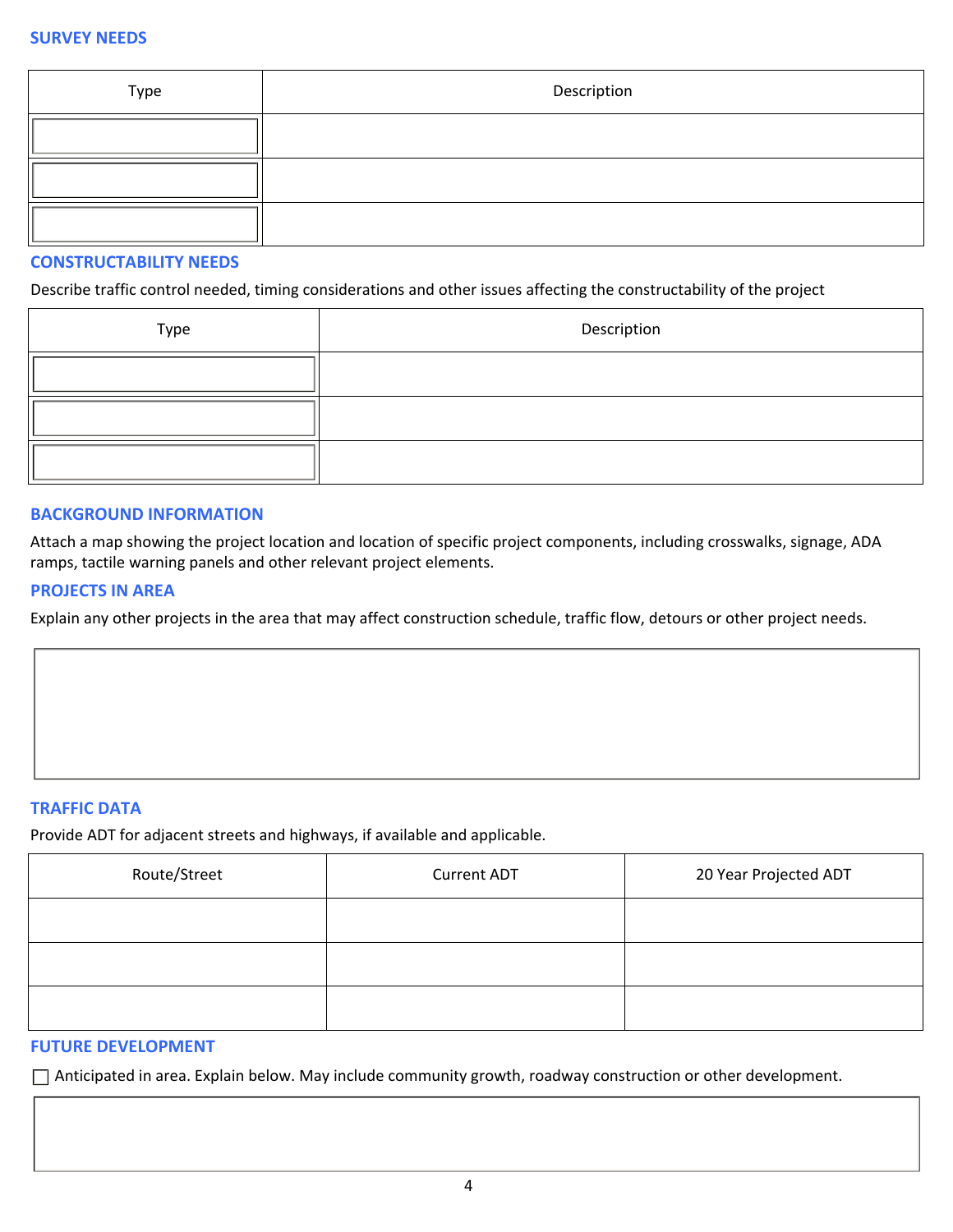#### **CRASH DATA**

Provide crash data for adjacent streets and highways, if available and applicable. Include bike and pedestrian crashes, if known. Data should be for three year period for most recent data available. Refer to the SDDOT website's Interactive Road System Map at http://arcgis.sd.gov/Server/DOT/DOTViewer/ for crash data.

| Location near or along the proposed project. |
|----------------------------------------------|
| Number of Fatal                              |
| Number of Injury                             |
| Number of Property Damage                    |
| Describe any bike/ped involvement.           |
|                                              |
| Location near or along the proposed project. |
| Number of Fatal                              |
| Number of Injury                             |
| Number of Property Damage                    |
| Describe any bike/ped involvement.           |
| Provide additional details below.            |

#### **ROADWAY**

Provide roadway data for adjacent streets or highways, if applicable.

| Street/Highway                     | Posted Speed Limit     | % Passing   | # of Lanes & Width |  |
|------------------------------------|------------------------|-------------|--------------------|--|
| Shoulder Width                     | <b>Typical Inslope</b> | Median Type |                    |  |
| Is vertical grade greater than 5%? | If yes, explain.       |             |                    |  |
| Are there turn lanes present?      | If yes, explain.       |             |                    |  |
| Are curb and gutter present?       | How wide is the ROW?   |             | Who owns the ROW?  |  |
|                                    |                        |             |                    |  |
| Street/Highway                     | Posted Speed Limit     | % Passing   | # of Lanes & Width |  |
| Shoulder Width                     | <b>Typical Inslope</b> | Median Type |                    |  |
| Is vertical grade greater than 5%? | If yes, explain.       |             |                    |  |
| Are there turn lanes present?      | If yes, explain.       |             |                    |  |
| Are curb and gutter present?       | How wide is the ROW?   |             | Who owns the ROW?  |  |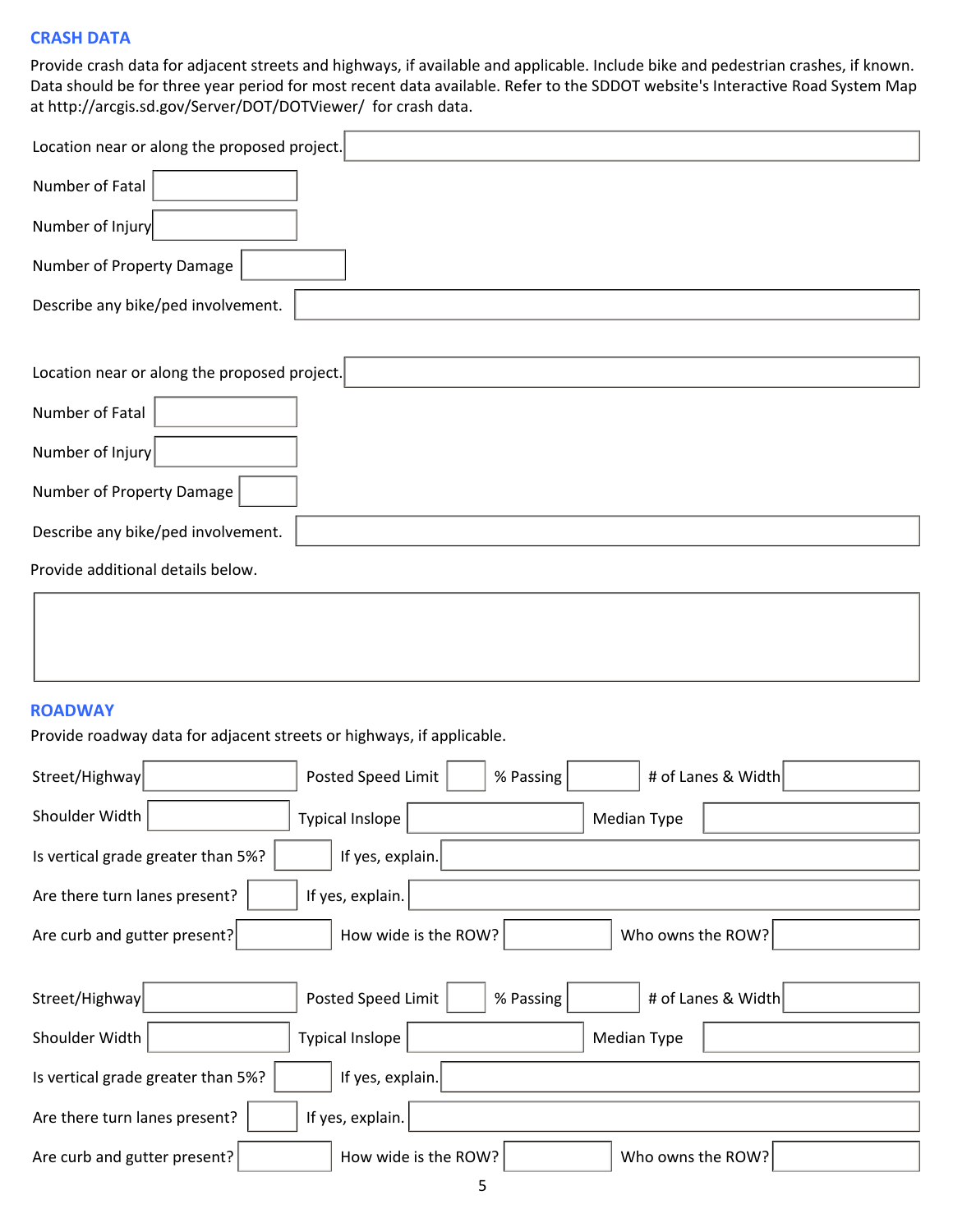# **STRUCTURES (Bridges and box culverts over 20 feet)**

Provide structure information for bridges and box culverts over 20 feet, if applicable.

| <b>Structure Number</b>                                                                               | <b>MRM Number</b> |                           | Historical | Year Built |  |
|-------------------------------------------------------------------------------------------------------|-------------------|---------------------------|------------|------------|--|
| Bridge Type & Size                                                                                    |                   | <b>Structure Capacity</b> |            |            |  |
| <b>Sufficiency Rating</b><br>Health Index                                                             |                   | Eligible for BRF Funds?   |            |            |  |
| <b>Deficiency Classification</b>                                                                      |                   |                           |            |            |  |
|                                                                                                       |                   |                           |            |            |  |
| <b>Structure Number</b>                                                                               | <b>MRM Number</b> |                           | Historical | Year Built |  |
| Bridge Type & Size                                                                                    |                   | <b>Structure Capacity</b> |            |            |  |
| <b>Sufficiency Rating</b><br>Health Index                                                             |                   | Eligible for BRF Funds?   |            |            |  |
| Deficiency Classification                                                                             |                   |                           |            |            |  |
| <b>STRUCTURES (Box culverts and miscellaneous)</b>                                                    |                   |                           |            |            |  |
| Provide structure information for box culverts under 20 feet and miscellaneous structures             |                   |                           |            |            |  |
| Location                                                                                              |                   |                           |            |            |  |
| Size and Type                                                                                         | Length            |                           |            |            |  |
| Location                                                                                              |                   |                           |            |            |  |
| Size and Type                                                                                         | Length            |                           |            |            |  |
| Location                                                                                              |                   |                           |            |            |  |
| Size and Type                                                                                         | Length            |                           |            |            |  |
| Historical Structures. If checked, explain location, type and condition below.                        |                   |                           |            |            |  |
|                                                                                                       |                   |                           |            |            |  |
| Retaining walls, existing or proposed. If checked, explain location, type, size and condition below.  |                   |                           |            |            |  |
|                                                                                                       |                   |                           |            |            |  |
| Other structures, existing or proposed. If checked, explain location, type, size and condition below. |                   |                           |            |            |  |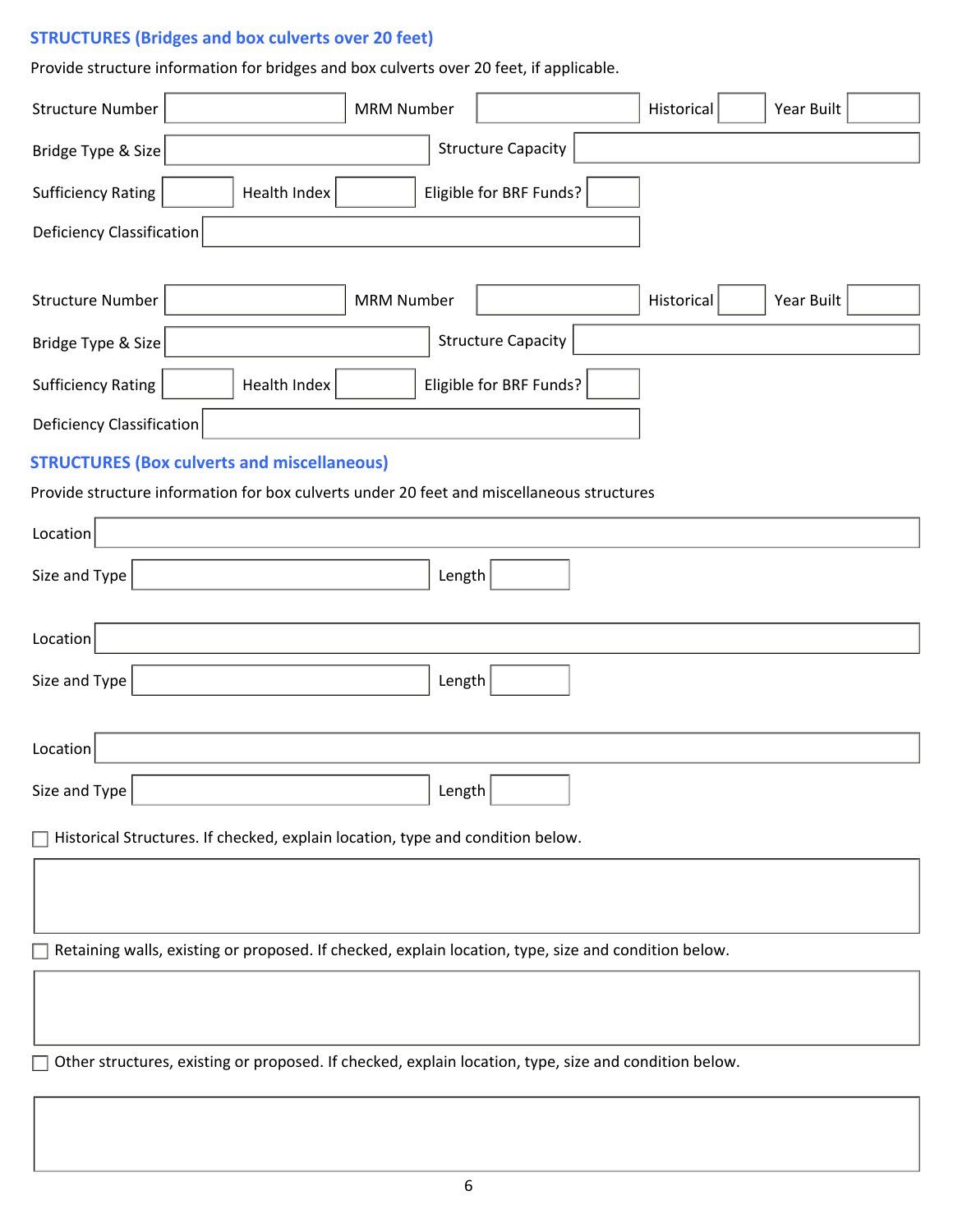$\Box$  Lighting is impacted as part of the project. If so, explain below.

 $\Box$  Lighting is proposed as part of the project. If so, explain below.

 $\Box$  Traffic signals are present in the project corridor. If so, explain below.

 $\Box$  Traffic signals will be impacted as part of the project. If so, explain below.

 $\Box$  Traffic signals are proposed as part of the project. If so, explain below.

 $\Box$  Pedestrian beacons/flashers are present in the project corridor. If so, explain below.

 $\Box$  Pedestrian beacons/flashers will be impacted as part of the project. If so, explain below.

 $\Box$  Pedestrian beacons/flashers are proposed as part of the project. If so, explain below.

| <b>GRADING</b> |                                                                                 |
|----------------|---------------------------------------------------------------------------------|
| Segment        |                                                                                 |
| Terrain        | Design Speed<br>$\blacktriangledown$                                            |
|                | Typical Grading Section: Describe the typical grading section for this segment. |
| Lanes          | Shoulder                                                                        |
| Sidewalk       | <b>Bike Trail/Shared Use Path</b><br>Median                                     |
| Ditch Type     | Clear Zone<br>$\overline{\phantom{a}}$                                          |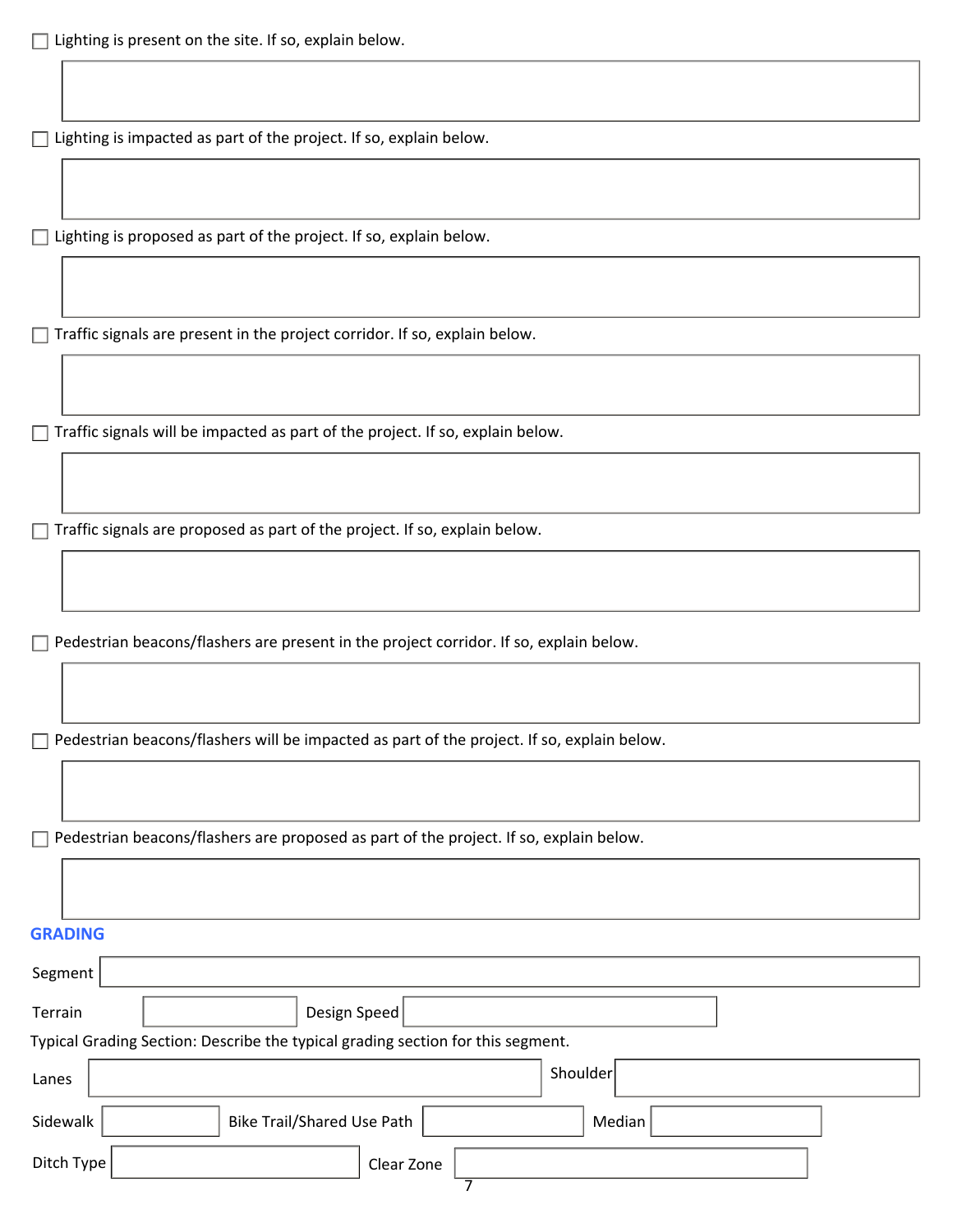Geometric Needs: Describe any special comments or recommendations on the geometric needs for this segment.

| <b>Horizontal Curves</b><br><b>Below Design Speed</b>            |                                                                                        | Comments              |
|------------------------------------------------------------------|----------------------------------------------------------------------------------------|-----------------------|
| Vertical Curves Below<br>Design Speed                            |                                                                                        | Comments              |
| <b>Intersection Horizontal</b><br><b>Sight Distance Problems</b> | Comments                                                                               |                       |
| <b>Intersection Vertical</b><br>Sight Distance Problems          | Comments                                                                               |                       |
| Grades Steeper than<br>Design Standards                          |                                                                                        | Comments              |
| Parking                                                          | Comments<br>$\blacktriangledown$                                                       |                       |
| <b>Undercutting Needed</b>                                       | Comments<br>$\blacktriangledown$                                                       |                       |
| <b>Material Availability</b>                                     | $\blacktriangledown$                                                                   | Comments              |
| Borrow or Waste                                                  | Comments<br>$\overline{\phantom{0}}$                                                   |                       |
| Soils/Foundation                                                 | Comments                                                                               |                       |
|                                                                  | List of applicable grading treatment types, based on identified needs, are as follows: |                       |
|                                                                  | Need                                                                                   | <b>Treatment Type</b> |
|                                                                  | $\overline{\phantom{a}}$                                                               |                       |
|                                                                  | $\blacksquare$                                                                         |                       |
|                                                                  | $\overline{\phantom{a}}$                                                               |                       |

Summarize or provide additional grading related items below.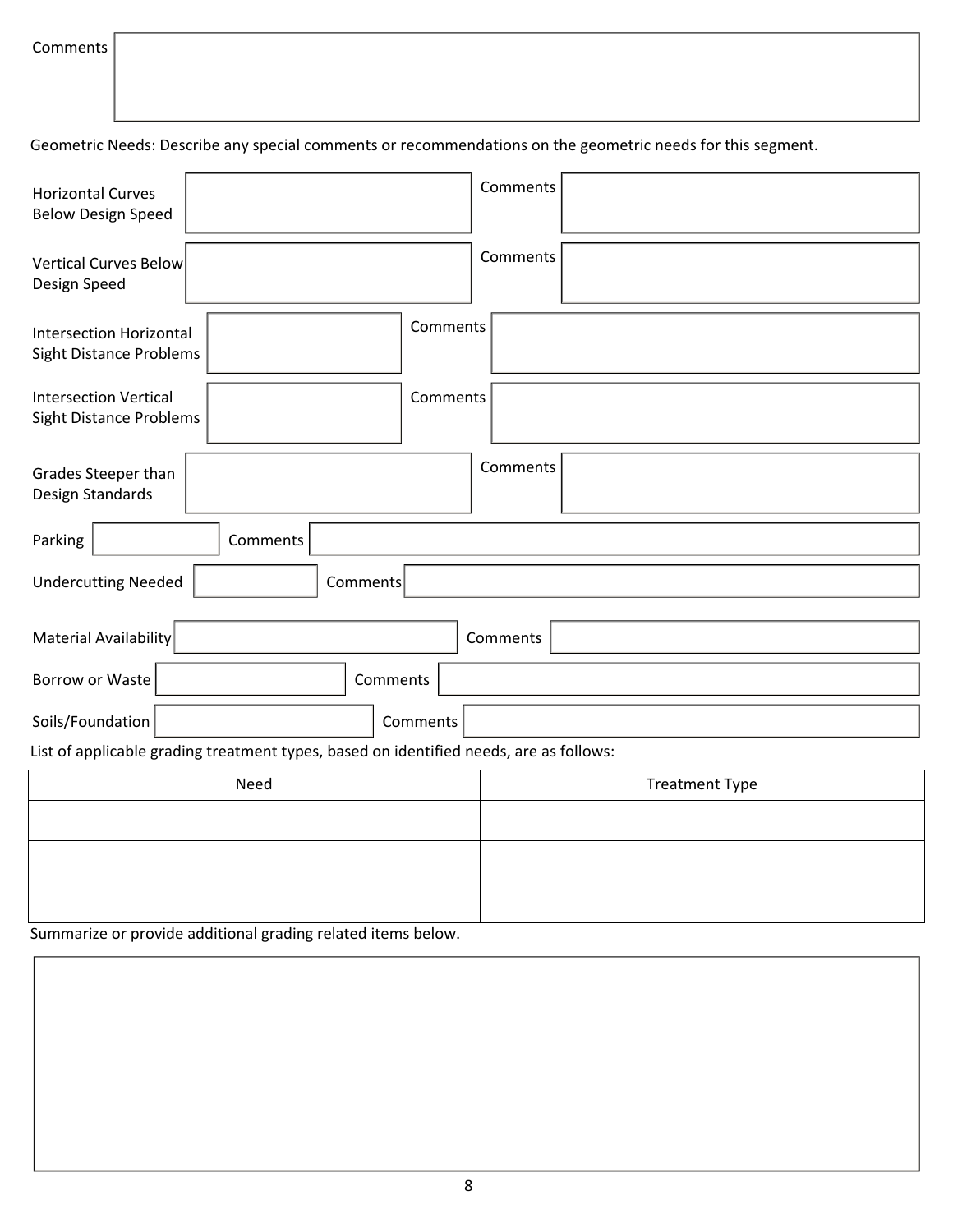#### **HYDRAULIC NEEDS**

 $\Box$  Water overtops or pools in areas where future project is to be located

 $\Box$  Storm sewer - None  $\Box$  Storm sewer - New  $\Box$  Storm sewer - Repair  $\Box$  Storm sewer - Replace

□ Basin(Sedimentation, Retention, Detention or Storage needed)

 $\Box$  Special outlets needed

Provide additional information for any of the items checked above.

 $\Box$  Install new, extend, repair or replace drainage pipe or structure. If checked, explain below.

□ Railing or special treatment needed at drainage pipe or structure. If checked, explain below.

Repair erosion (Ditch, Channel, Stream or River) in project corridor. If checked, explain below.

 $\Box$  Stream relocation needed. If checked, explain below.

 $\Box$  Project located in FEMA flood plain. If checked, explain below.

List of applicable hydraulic treatment types, based on identified needs, are as follows:

| Need | <b>Treatment Type</b> |
|------|-----------------------|
|      |                       |
|      |                       |
|      |                       |

Summarize or provide additional hydraulic related items below.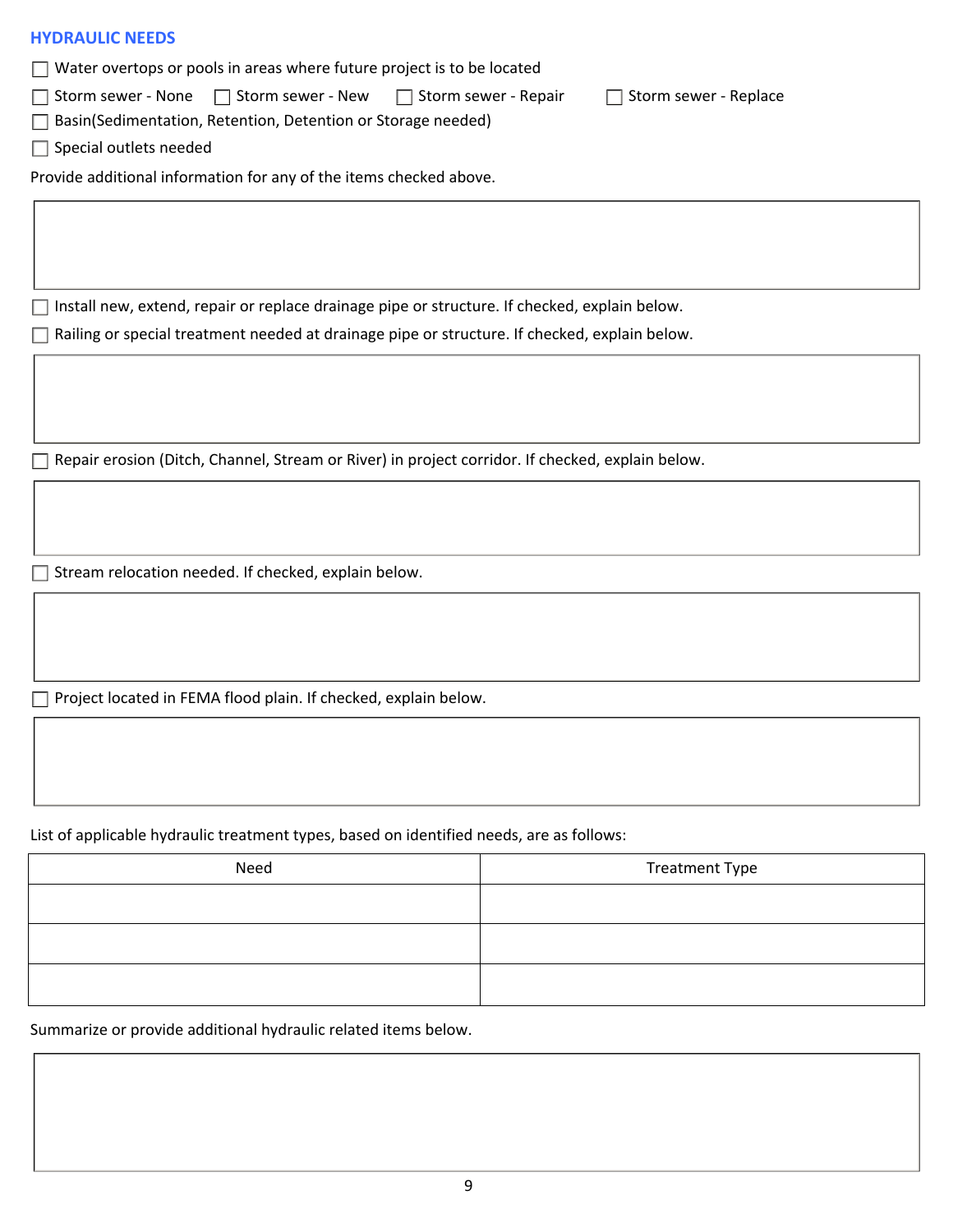## **SURFACING**

| Segment(s)                                                        |             |  |                                                             |                                                                                                                                                                                                    |  |  |
|-------------------------------------------------------------------|-------------|--|-------------------------------------------------------------|----------------------------------------------------------------------------------------------------------------------------------------------------------------------------------------------------|--|--|
| Pavement Width                                                    |             |  | <b>Surfacing Type</b>                                       |                                                                                                                                                                                                    |  |  |
| Grade                                                             | Cross Slope |  |                                                             |                                                                                                                                                                                                    |  |  |
|                                                                   |             |  | Explain pavement location relative to the roadway corridor. |                                                                                                                                                                                                    |  |  |
|                                                                   |             |  |                                                             |                                                                                                                                                                                                    |  |  |
|                                                                   |             |  |                                                             | Project includes paving across driveways or alleys (SDDOT recommends paving apron from edge of road paving to back of<br>sidewalk) or driveway reconstruction to meet 2% maximum path cross slope. |  |  |
| <b>Explain location</b><br>and type of drive/<br>alley crossings. |             |  |                                                             |                                                                                                                                                                                                    |  |  |
|                                                                   |             |  |                                                             | $\Box$ Project requires the construction of a new bridge. $\Box$ Project requires the crossing of an existing bridge.                                                                              |  |  |
| Explain the<br>new or<br>existing<br>bridge<br>crossing.          |             |  |                                                             |                                                                                                                                                                                                    |  |  |
|                                                                   |             |  |                                                             | Project requires new or modifications to existing railing to meet bike/ped standards. Explain below.                                                                                               |  |  |
| Railing                                                           |             |  |                                                             |                                                                                                                                                                                                    |  |  |
|                                                                   |             |  |                                                             | $\Box$ Project has two foot minimum clear zone each side of bike/ped facility. If not, explain below.                                                                                              |  |  |
| Clear Zone                                                        |             |  |                                                             |                                                                                                                                                                                                    |  |  |
|                                                                   |             |  |                                                             | $\Box$ Project has a vertical clearance of 10 feet. If not, explain below.                                                                                                                         |  |  |
| Vertical<br>Clearance                                             |             |  |                                                             |                                                                                                                                                                                                    |  |  |
|                                                                   |             |  |                                                             | $\Box$ Project has a set lateral clearance from the ROW line, railroad signal pole/gates, or other item. Explain below.                                                                            |  |  |
| Lateral<br>Clearance                                              |             |  |                                                             |                                                                                                                                                                                                    |  |  |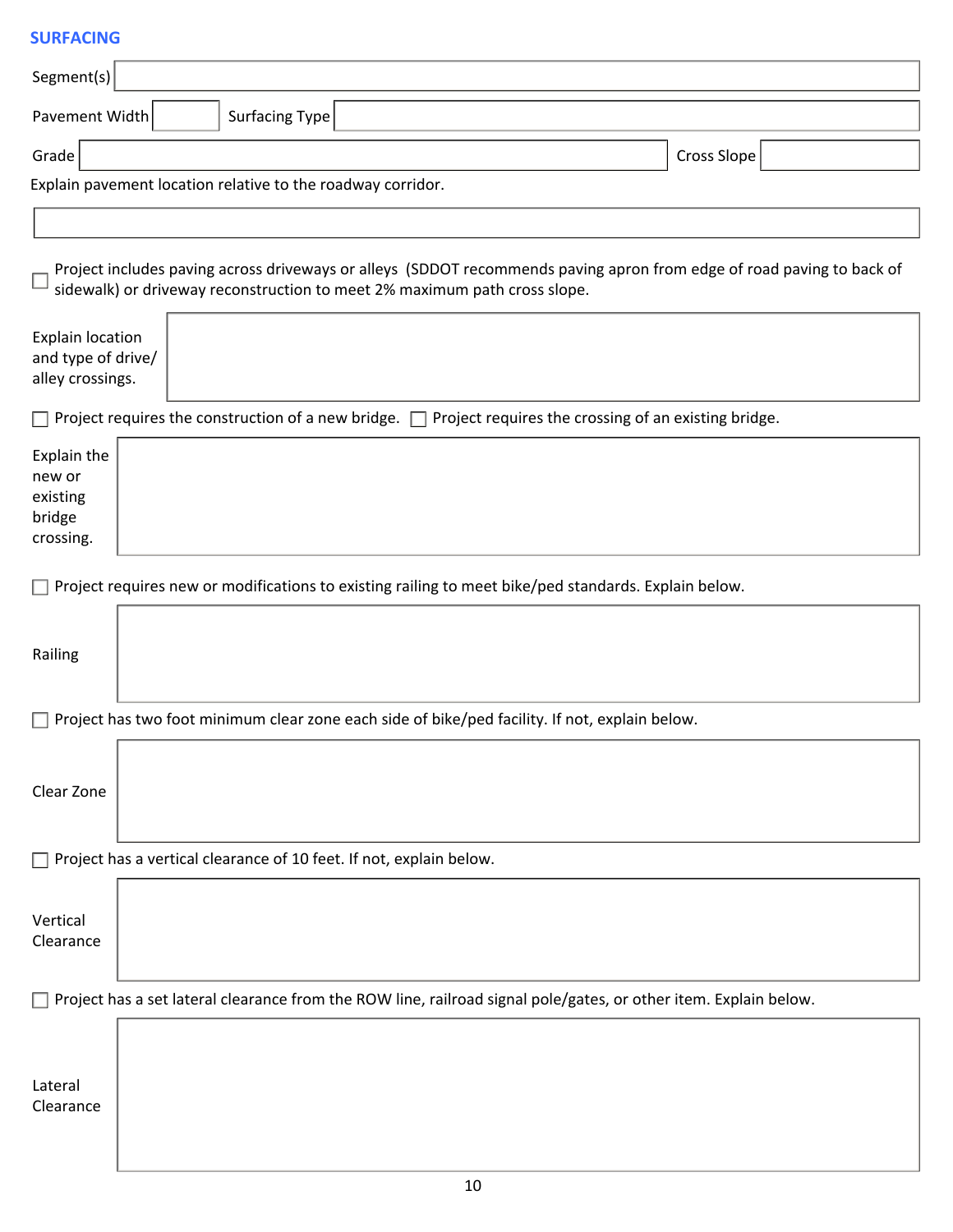| $\Box$ Project has mailboxes that encroach in the project corridor. Explain proposed relocation or permit to allow.    |  |  |  |  |
|------------------------------------------------------------------------------------------------------------------------|--|--|--|--|
| Mailboxes                                                                                                              |  |  |  |  |
| $\Box$ Project has other encroachments in the project corridor. Explain proposed relocation or permit to allow.        |  |  |  |  |
| Encroach-<br>ments                                                                                                     |  |  |  |  |
| $\Box$ Project has horizontal alignment, vertical alignment or grade items that may not meet standards. Explain below. |  |  |  |  |
| Alignment<br>and Grade<br><b>Items</b>                                                                                 |  |  |  |  |

Summarize or provide additional surfacing related items below.

#### **ROADSIDE DEVELOPMENT**

| Need | <b>Treatment Type</b> |
|------|-----------------------|
|      |                       |
|      |                       |
|      |                       |

# Summarize roadside development treatment types, based on identified needs, below: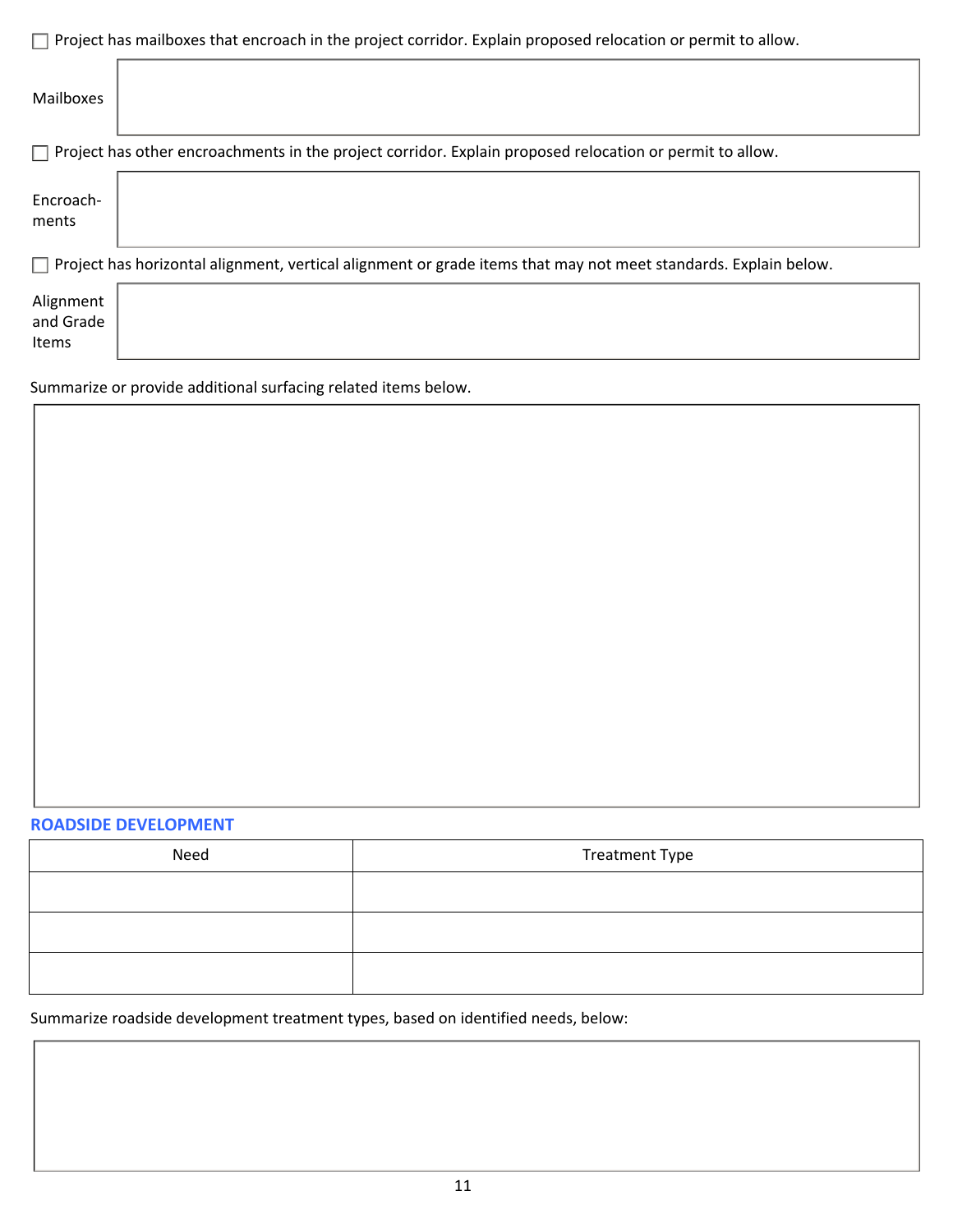#### **ROW**

# Acquisition:

| Type | Width | Area | Units | Comments/Recommendation |
|------|-------|------|-------|-------------------------|
|      |       |      |       |                         |
|      |       |      |       |                         |
|      |       |      |       |                         |
|      |       |      |       |                         |
|      |       |      |       |                         |

Number of Parcels Impacted

# Type of ROW necessary:

| Type | Locations and Recommendation |
|------|------------------------------|
|      |                              |
|      |                              |
|      |                              |

Summarize or provide additional ROW treatment types, based on identified needs, are as follows:

# **SAFETY**

## Lighting

| Lighting Type | Lighting Locations and Recommendation |
|---------------|---------------------------------------|
|               |                                       |
|               |                                       |
|               |                                       |

# Other Safety Treatments

| Type | Locations and Recommendation |
|------|------------------------------|
|      |                              |
|      |                              |
|      |                              |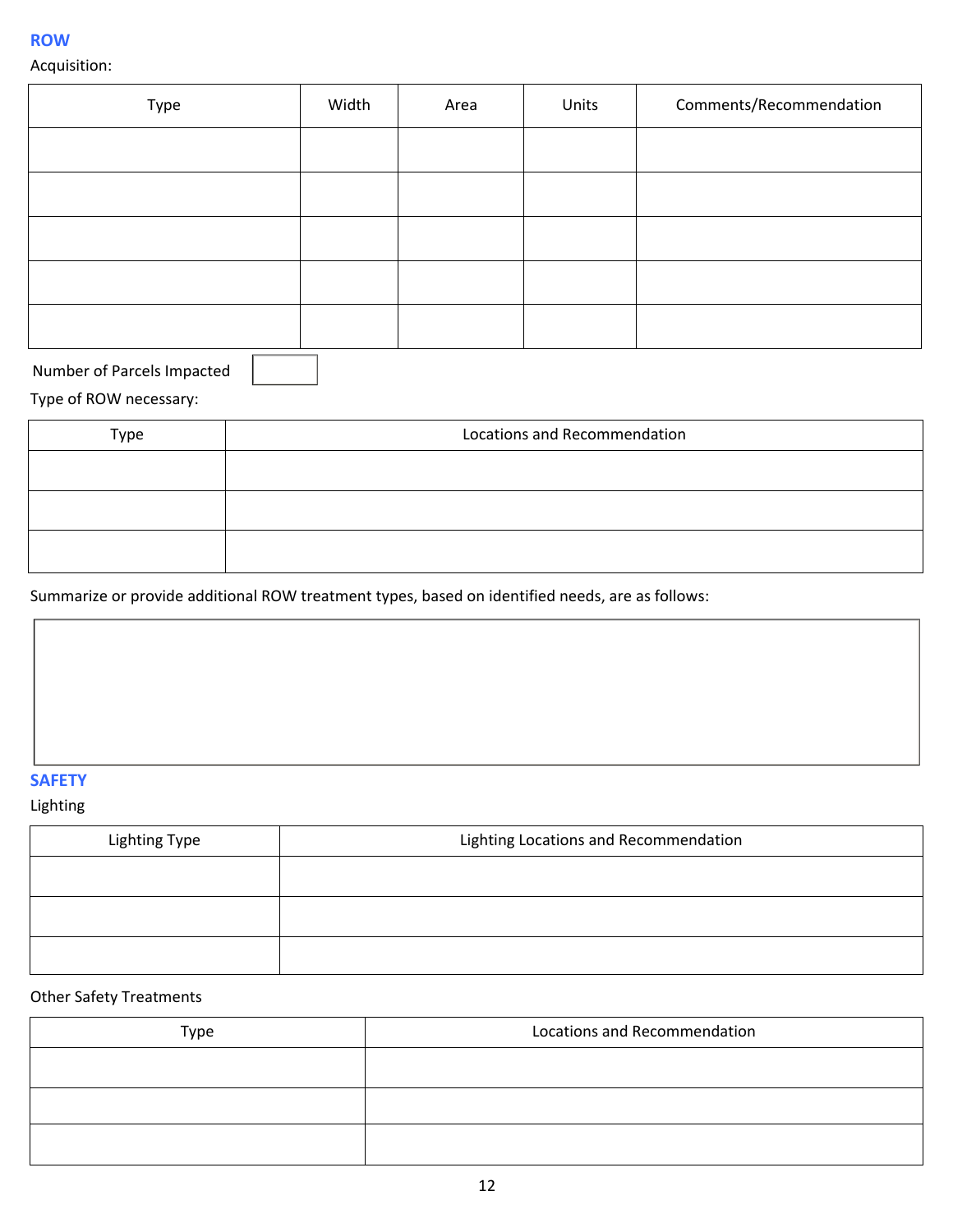## **TRAFFIC**

Identify potential traffic needs.

| Signals |  |
|---------|--|
|         |  |
| Beacons |  |
|         |  |
| Signage |  |
|         |  |

Summarize or provide additional traffic treatment types, needs or traffic related concerns:

| <b>ADA</b> | Number of Quadrants Affected |  |
|------------|------------------------------|--|
|            |                              |  |

## Sidewalk:

| Type | Comments/Recommendation |  |  |
|------|-------------------------|--|--|
|      |                         |  |  |
|      |                         |  |  |
|      |                         |  |  |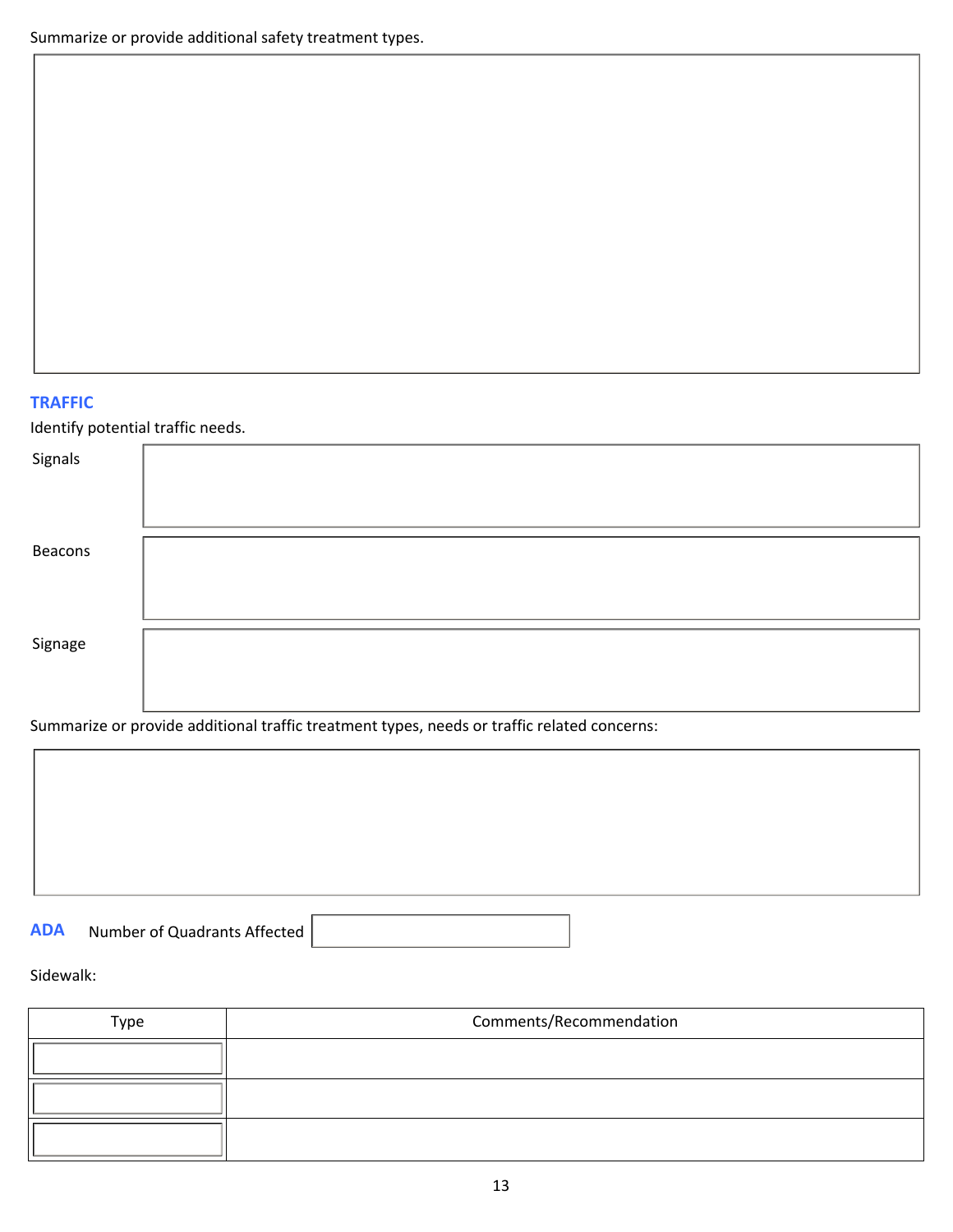Utilities to be Impacted by ADA improvements:

| Type | Comments/Recommendation |  |  |
|------|-------------------------|--|--|
|      |                         |  |  |
|      |                         |  |  |
|      |                         |  |  |

List of applicable ADA treatment types, based on identified needs, are as follows:

| Need | <b>Treatment Type</b> |
|------|-----------------------|
|      |                       |
|      |                       |
|      |                       |

Summarize or provide additional ADA related items below.

# **Railroad Needs**

| <b>Type</b> | Comments/Recommendations |  |
|-------------|--------------------------|--|
|             |                          |  |
|             |                          |  |
|             |                          |  |